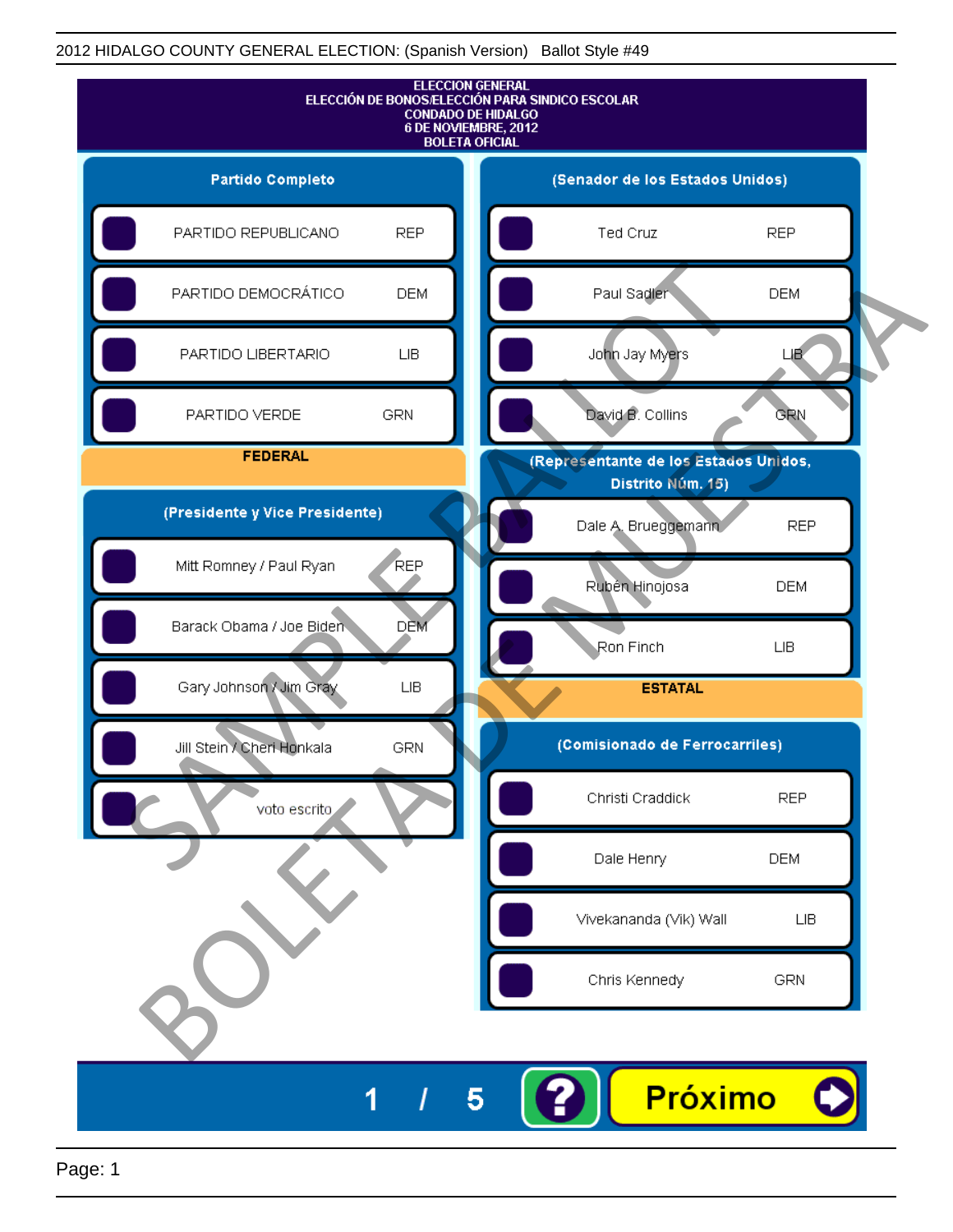

Page: 2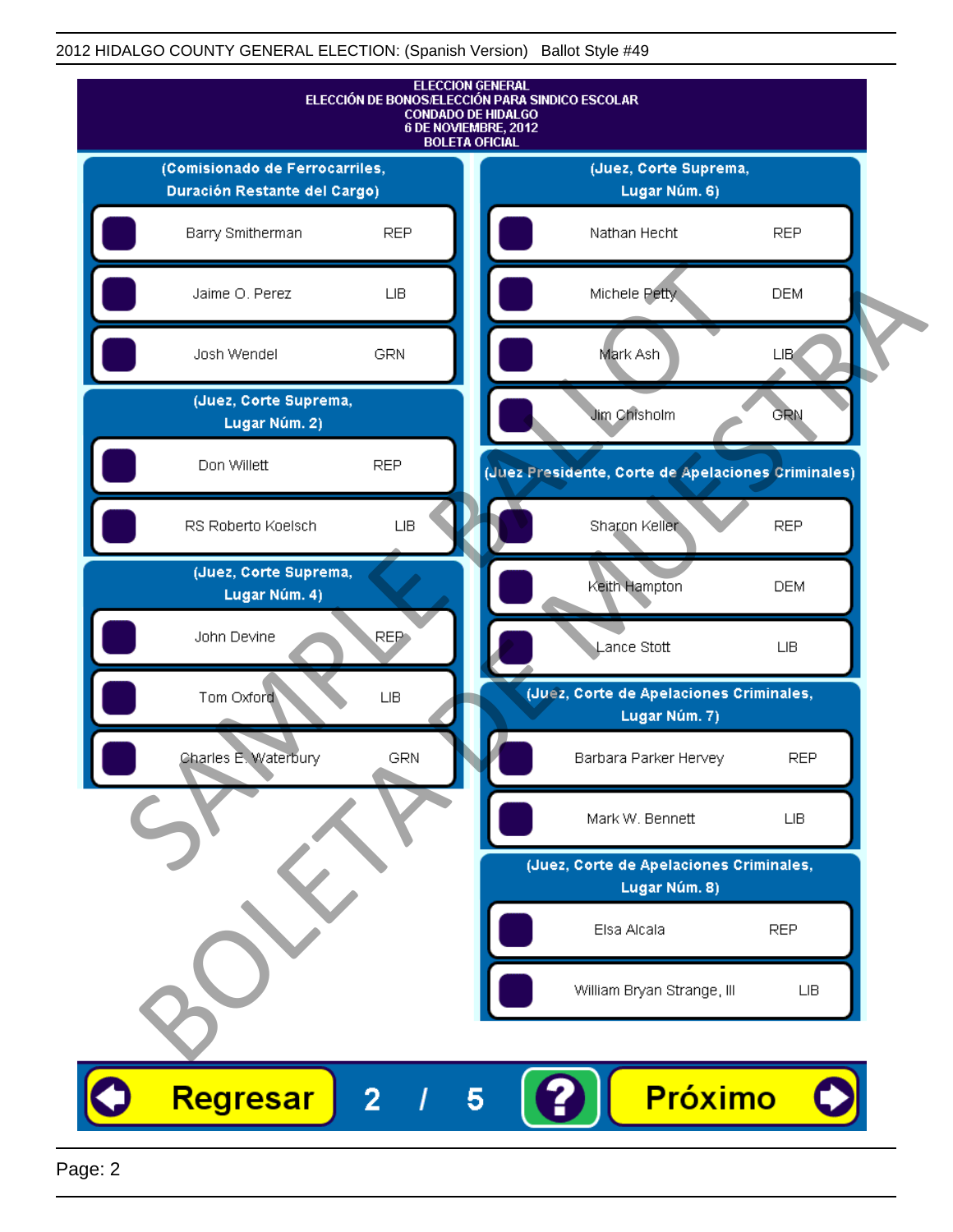

Page: 3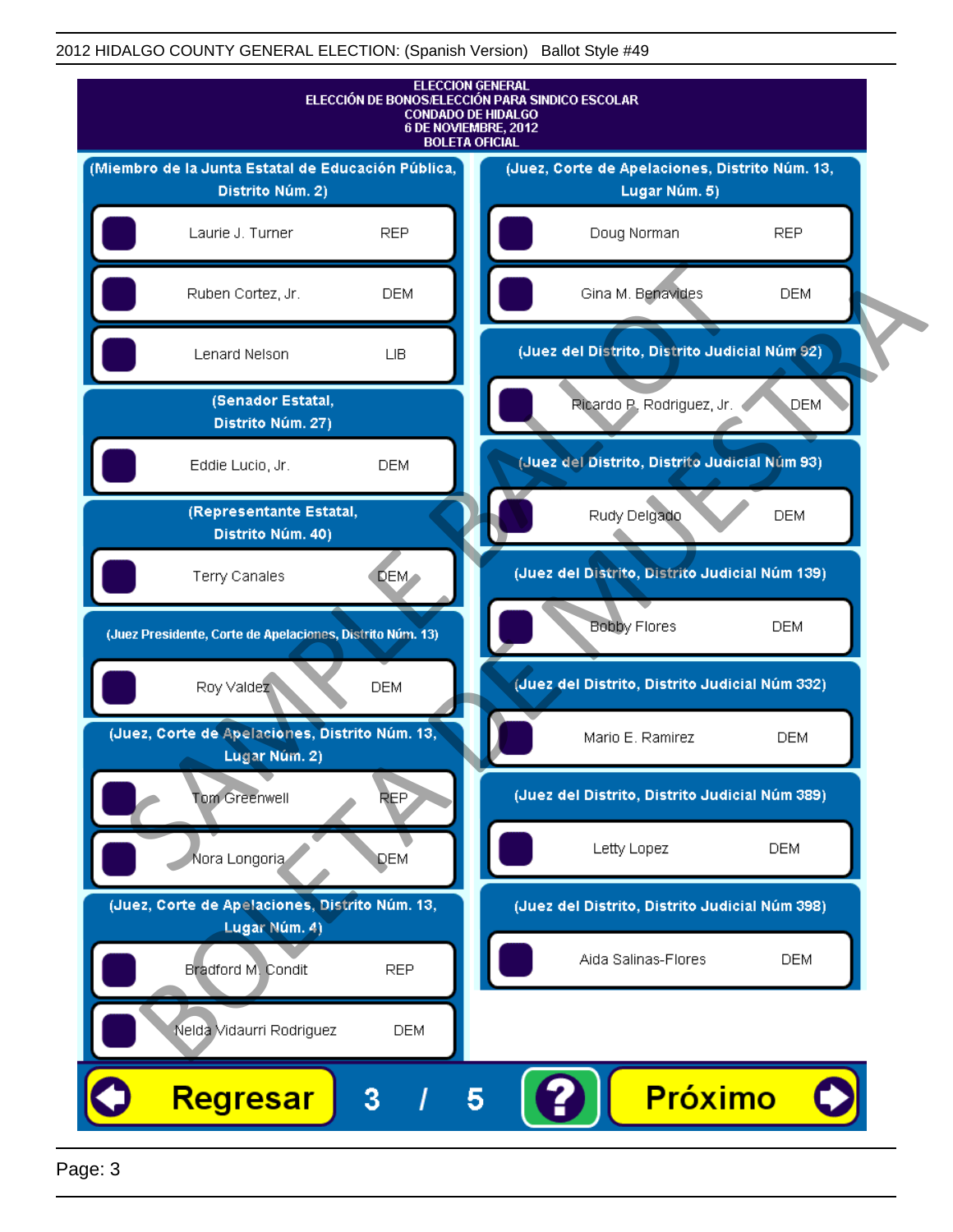| <b>ELECCION GENERAL</b><br>ELECCIÓN DE BONOS/ELECCIÓN PARA SINDICO ESCOLAR<br><b>CONDADO DE HIDALGO</b><br>6 DE NOVIEMBRE, 2012<br><b>BOLETA OFICIAL</b>                         |                                         |
|----------------------------------------------------------------------------------------------------------------------------------------------------------------------------------|-----------------------------------------|
| (Juez del Distrito, Distrito Judicial Núm 430)                                                                                                                                   | DISTRITO ESCOLAR INDEPENDIENTE DE DONNA |
| Israel Ramon, Jr.<br><b>DEM</b>                                                                                                                                                  | (PARA SINDICO ESCOLAR<br>Lugar Núm. 1)  |
| (Juez del Distrito, Distrito Judicial Núm 449)                                                                                                                                   | Donna A. Mery                           |
| Jesse Contreras<br><b>DEM</b>                                                                                                                                                    | Ernesto Lugo                            |
| <b>CONDADO</b>                                                                                                                                                                   | David Guerra                            |
| (Sherife)                                                                                                                                                                        | (PARA SINDICO ESCOLAR<br>Lugar Núm. 2)  |
| Robert Caples<br><b>REP</b>                                                                                                                                                      | Alfredo Lugo                            |
| Guadalupe "Lupe" Trevino<br>DEM                                                                                                                                                  | Saul Mata                               |
| DISTRITO DE DRENAJE NUMERO UNO DEL CONDADO<br>DE HIDALGO, TEXAS                                                                                                                  | (PARA SINDICO ESCOLAR<br>Lugar Núm. 3)  |
| <b>ELECCIÓN DE BONOS</b>                                                                                                                                                         | Robert Salinas                          |
| (LA EMISIÓN DE BONOS EN LA CANTIDAD DE<br>\$184,000,000.00 Y LA IMPOSICIÓN DE IMPUESTOS<br>SUFICIENTES PARA PAGAR LOS BONOS PARA<br>MEJORAS AL SISTEMA DE DESAGUE DEL DISTRITO?) | Mike Flores                             |
| A FAVOR                                                                                                                                                                          | (PARA SINDICO ESCOLAR<br>Lugar Núm. 4)  |
| <b>EN CONTRA</b>                                                                                                                                                                 | Frank Quintero                          |
|                                                                                                                                                                                  | Nick Castillo                           |
|                                                                                                                                                                                  | Rodolfo "Rudy" Perez                    |
| Regresar<br>4<br>5                                                                                                                                                               | Próximo                                 |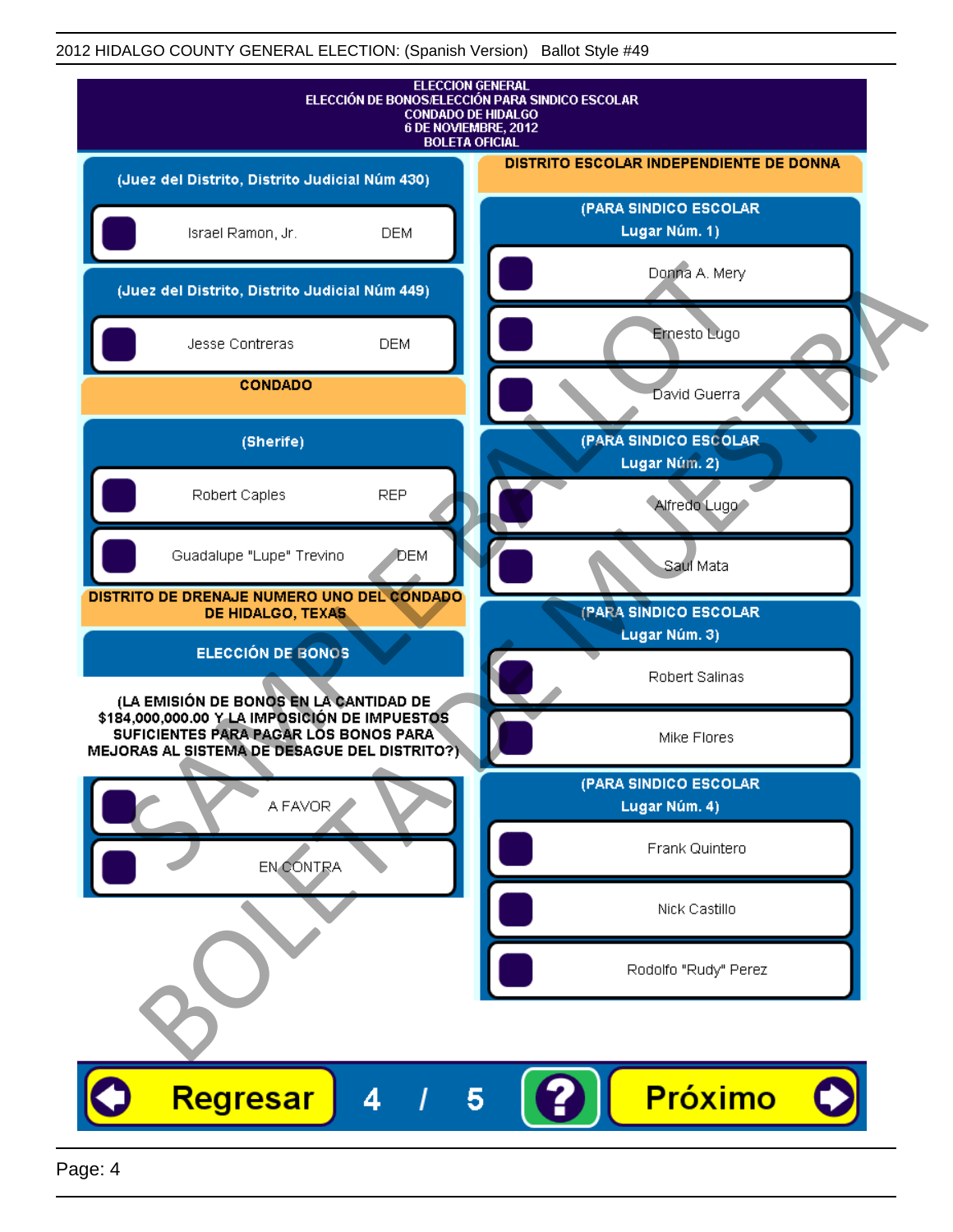## **ELECCION GENERAL** ELECCIÓN DE BONOS/ELECCIÓN PARA SINDICO ESCOLAR<br>CONDADO DE HIDALGO<br>6 DE NOVIEMBRE, 2012 **BOLETA OFICIAL**

Revisar

### CANDIDATO SIN CONTENDIENTE DECLARADO ELECTO

(Juez, Corte de Ley del Condado, Núm. 7) Sergio Valdez (DEM)

(Asesor-Colector de Impuestos del Condado)

Fallo Fall Willdrea, J.I. (DEM)<br>
Consistionado el Condado, Precincto Núm. 1)<br>
A.C. Cuellar Jr. (DEM)<br>
Ullez de Paz, Precinto Núm. 1)<br>
Juez de Paz, Precinto Núm. 1, Lugar Núm. 1)<br>
Gilberto Sentr (DEM)<br>
Robert M. "Bobby" Con misionado del Condiado, Precincto Núm. 1)<br>
Andro del Condiado, Precincto Núm. 3)<br>
ez de Paz, Precinto Núm. 21<br>
algo M. Picer Lo Saerz, (CIEM)<br>
algo M. Picer Lo Saerz, (CIEM)<br>
algo M. Picer Lo Saerz, (CIEM)<br>
ez de Paz, Prec

Regresar

5

5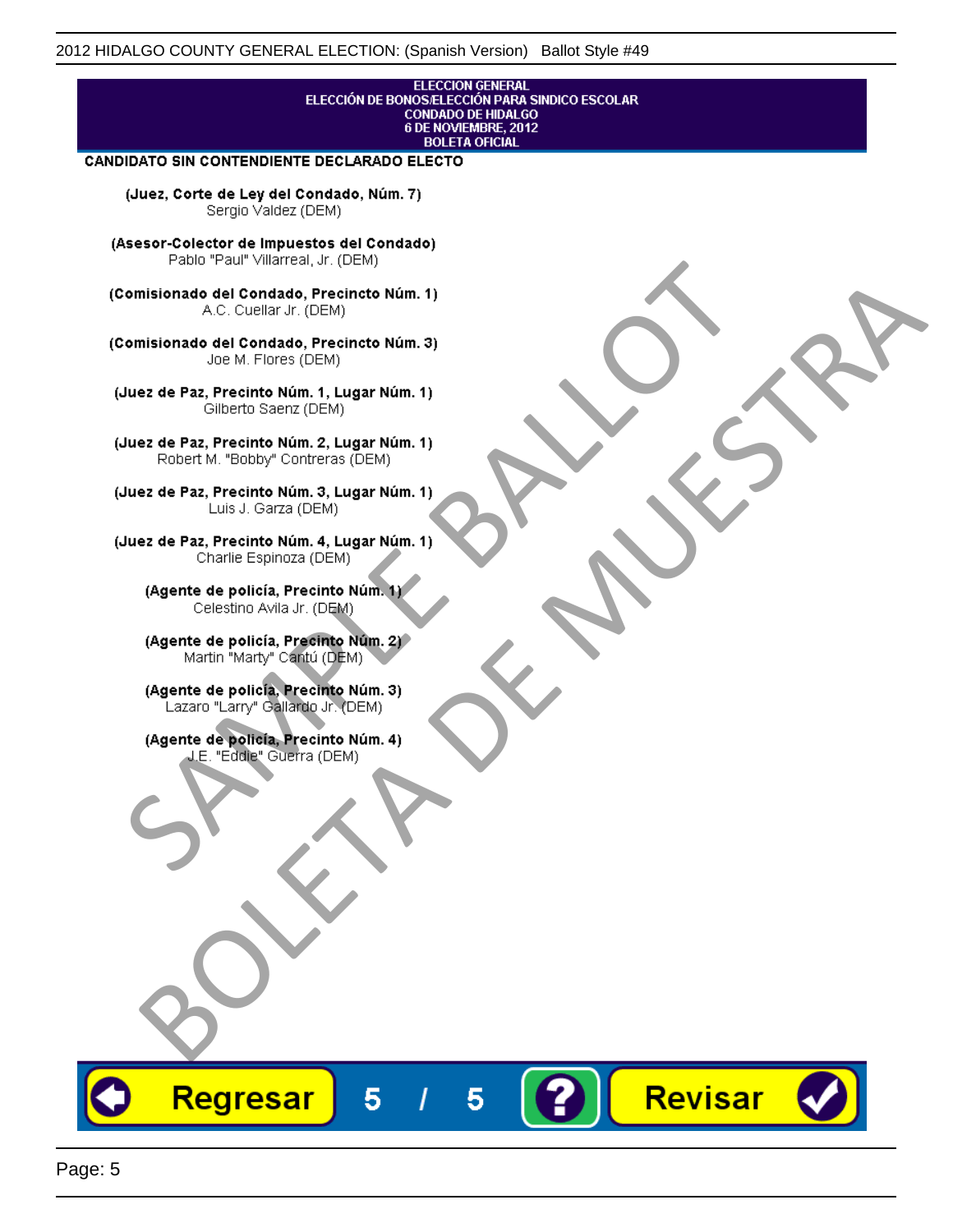# Resumen de instrucciones para la boleta electoral.

Presione el nombre del candidato o el título de la contienda para volver a la contienda.

El botón Votar se iluminará

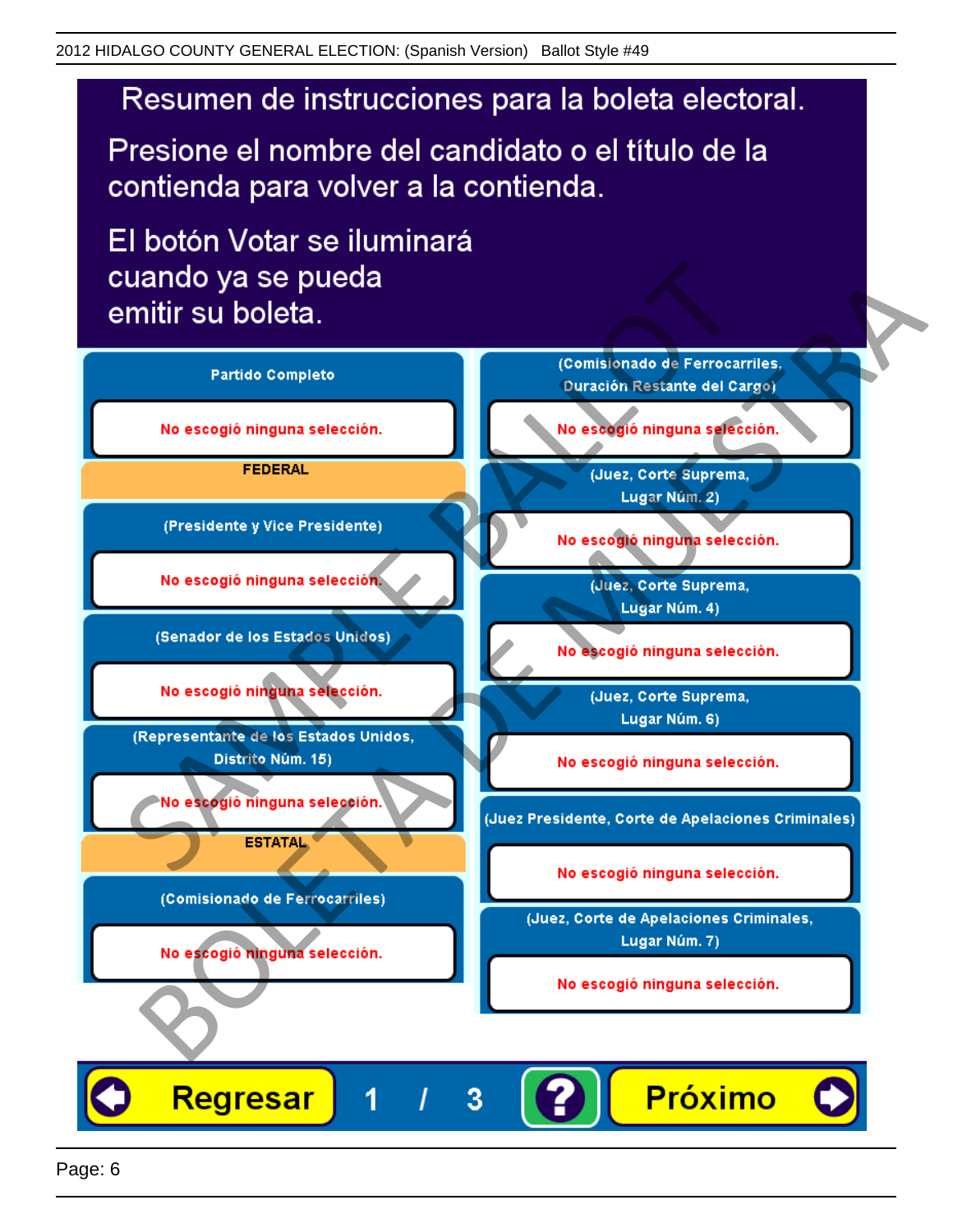# Resumen de instrucciones para la boleta electoral.

Presione el nombre del candidato o el título de la contienda para volver a la contienda.

El botón Votar se iluminará